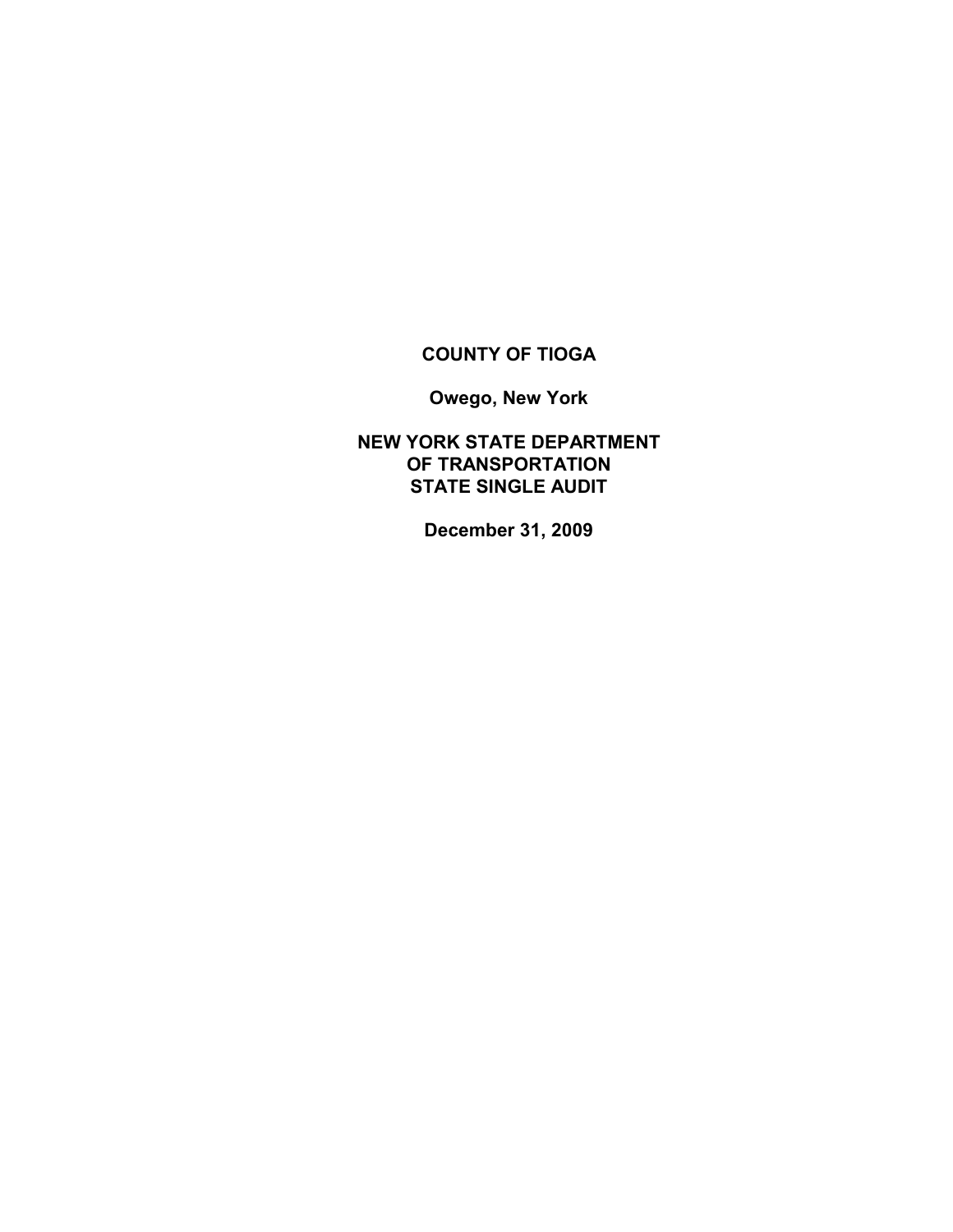## COUNTY OF TIOGA NEW YORK STATE DEPARTMENT OF TRANSPORTATION STATE SINGLE AUDIT DECEMBER 31, 2009

|                                           | 1-1а |
|-------------------------------------------|------|
|                                           | 2    |
|                                           | 3    |
| Schedule of Findings and Questioned Costs |      |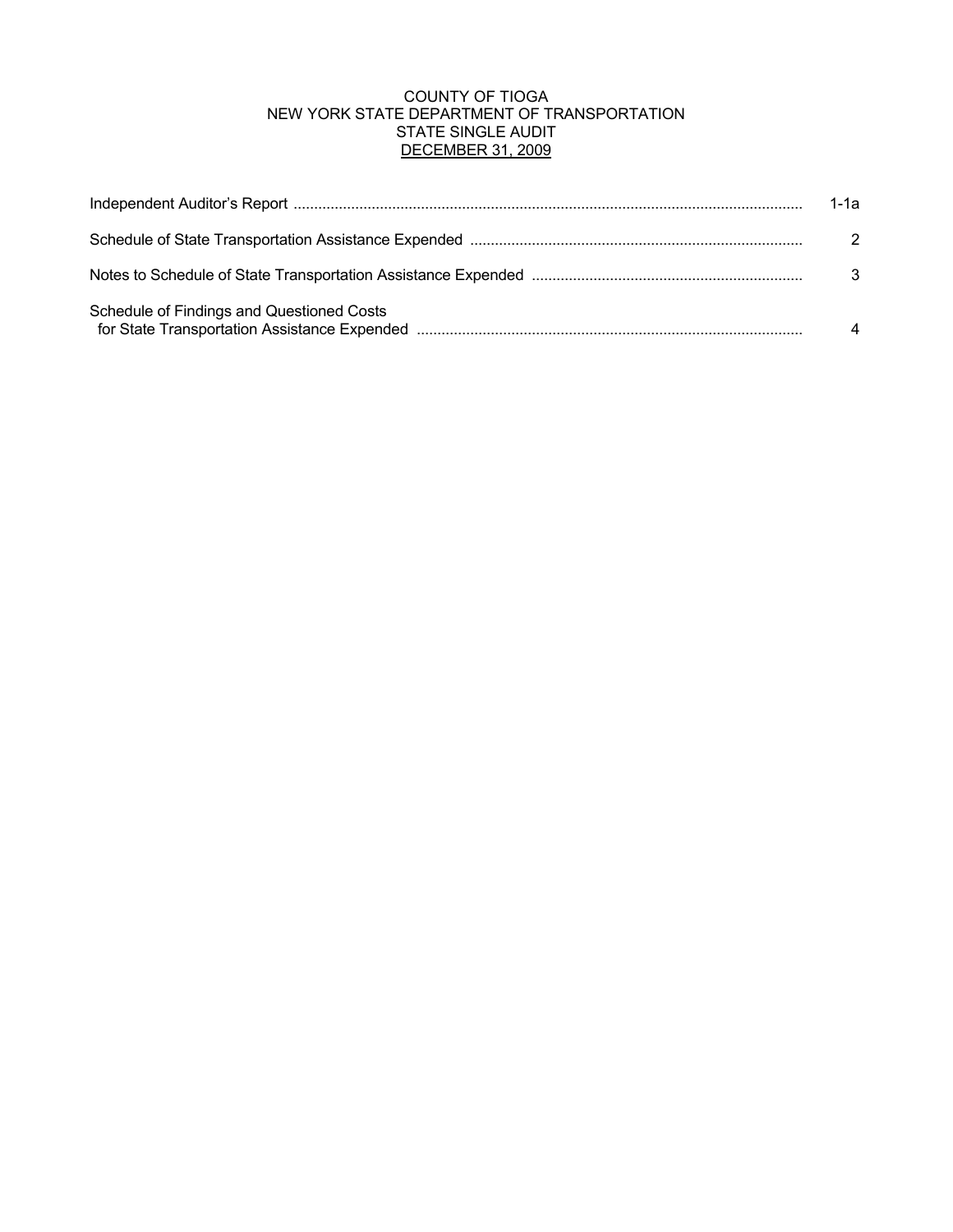Ī John H. Dietershagen, C.P.A. Jerry E. Mickelson, C.P.A. Thomas K. Van Derzee, C.P.A. Debbie Conley Jordan, C.P.A. Patrick S. Jordan, C.P.A. Duane R. Shoen, C.P.A. Lesley L. Horner, C.P.A. D. Leslie Spurgin, C.P.A.



**Ciaschi Dietershagen Little Mickelson & Company, LLP**

*Certified Public Accountants and Consultants*

Frederick J. Ciaschi, C.P.A.

#### REPORT ON COMPLIANCE AND CONTROLS OVER STATE TRANSPORTATION ASSISTANCE EXPENDED BASED ON AN AUDIT OF FINANCIAL STATEMENTS PERFORMED IN ACCORDANCE WITH *GOVERNMENT AUDITING STANDARDS*

#### INDEPENDENT AUDITOR'S REPORT

County Legislature County of Tioga Owego, New York

#### **Compliance**

We have audited the compliance of the County of Tioga (the County) with the types of compliance requirements described in the preliminary Draft Part 43 of the New York State Codification of Rules and Regulations (NYCRR) that are applicable to each state transportation assistance program tested for the year ended December 31, 2009. The programs tested are identified in the summary of audit results section of the accompanying schedule of findings and questioned costs. Compliance with the requirements of laws, regulations, contracts and grants applicable to each program tested is the responsibility of the County's management. Our responsibility is to express an opinion on the County's compliance based on our audit.

We conducted our audit of compliance in accordance with generally accepted auditing standards; the standards applicable to financial audits contained in *Government Auditing Standards*, issued by the Comptroller General of the United States; and Draft Part 43 of NYCRR. Those standards and Draft Part 43 require that we plan and perform the audit to obtain reasonable assurance about whether non-compliance with the types of compliance requirements referred to above, that could have a direct and material effect on the state transportation assistance programs tested, has occurred. An audit includes examining, on a test basis, evidence about the County's compliance with those requirements and performing such other procedures as we considered necessary in the circumstances. We believe that our audit provides a reasonable basis for our opinion. Our audit does not provide a legal determination on the County's compliance with those requirements.

In our opinion, the County complied, in all material respects, with the requirements referred to above that are applicable to each of its state transportation assistance programs tested for the year ended December 31, 2009.

#### Internal Control Over Compliance

The management of the County is responsible for establishing and maintaining effective internal control over compliance with the requirements of laws, regulations, contracts, and grants applicable to state transportation assistance programs tested. In planning and performing our audit, we considered the County's internal control over compliance with requirements that could have a direct and material effect on the state transportation assistance programs tested in order to determine our auditing procedures for the purpose of expressing our opinion on compliance, and to test and report on the internal control over compliance in accordance with Draft Part 43 of NYCRR.

39 Church Street Cortland, New York 13045 607-753-7439 *fax 607-753-7874*

 401 East State Street ~ Suite 500 Ithaca, New York 14850 607-272-4444 *fax 607-273-8372* **w[ww.cdlm.com](www.cdlm.com)**

**CORTLAND ITHACA WATKINS GLEN**

108 West Fourth Street Watkins Glen, New York 14891 607-535-4443 *fax 607-535-6220*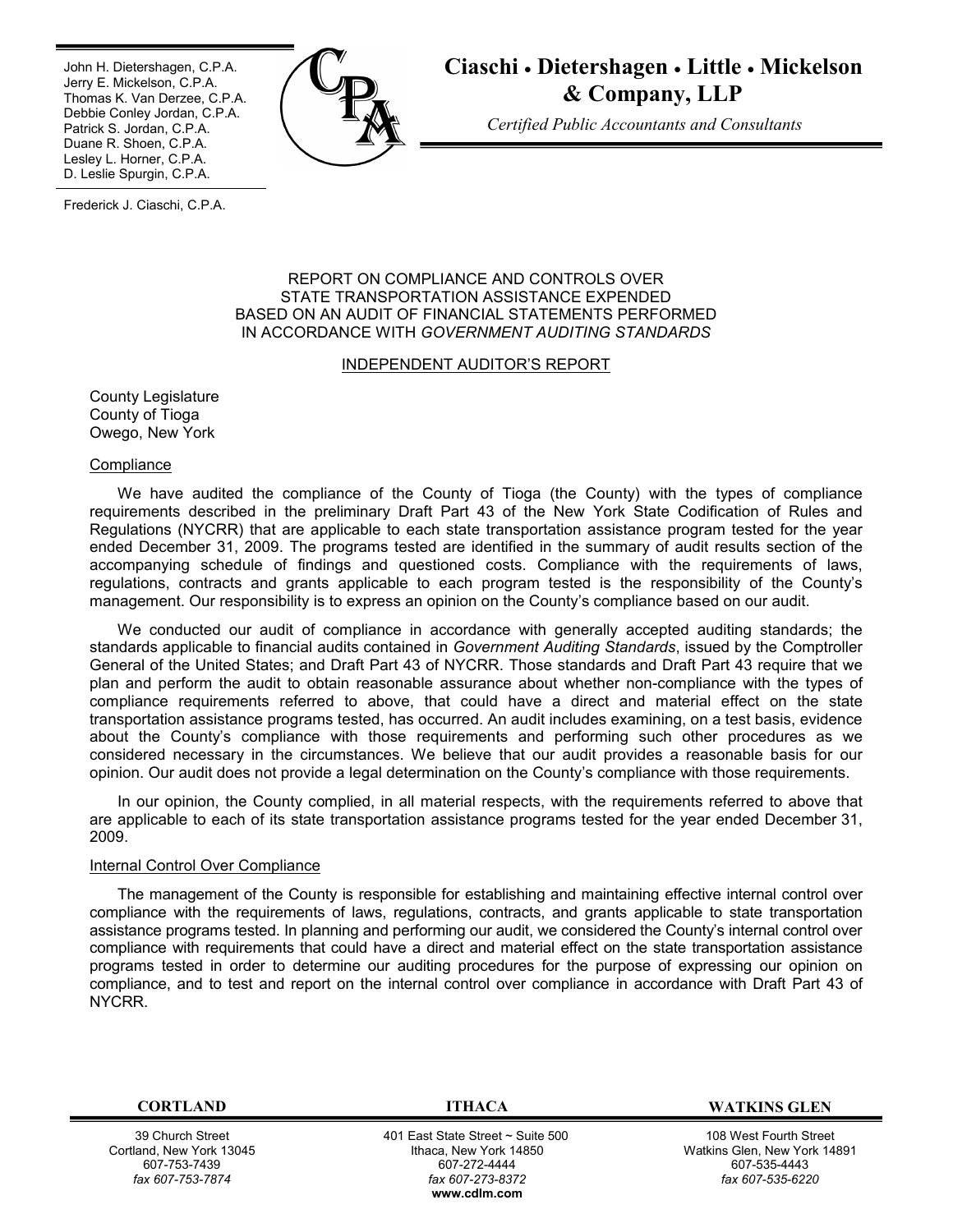Our consideration of the internal control over compliance would not necessarily disclose all matters in the internal control that might be material weaknesses. A material weakness is a reportable condition in which the design or operation of one or more of the internal control components does not reduce to a relatively low level the risk that non-compliance with applicable requirements of laws, regulations, contracts, and grants, that would be material in relation to state transportation assistance programs tested, may occur and not be detected within a timely period by employees in the normal course of performing their assigned functions. We noted no matters involving the internal control over compliance and its operation that we consider to be material weaknesses.

#### Schedule of State Transportation Assistance Expended

We have audited the financial statements of the County as of December 31, 2009 and for the year ended December 31, 2009, and have issued our report thereon dated September 10, 2010. Our audit was performed for the purpose of forming an opinion on the County's financial statements taken as a whole. The accompanying schedule of state transportation assistance expended is presented for purposes of additional analysis as required by Draft Part 43 of NYCRR, and is not a required part of the basic financial statements. Such information has been subjected to the auditing procedures applied in the audit of the financial statements and, in our opinion, is fairly stated, in all material respects, in relation to the financial statements taken as a whole.

This report is intended solely for the information and use of the County of Tioga's management and the New York State Department of Transportation. However, this report is a matter of public record and its distribution is not limited.

Cinschi, Dicturlagn, Little, Mickelson & Co., LLP

September 10, 2010 Ithaca, New York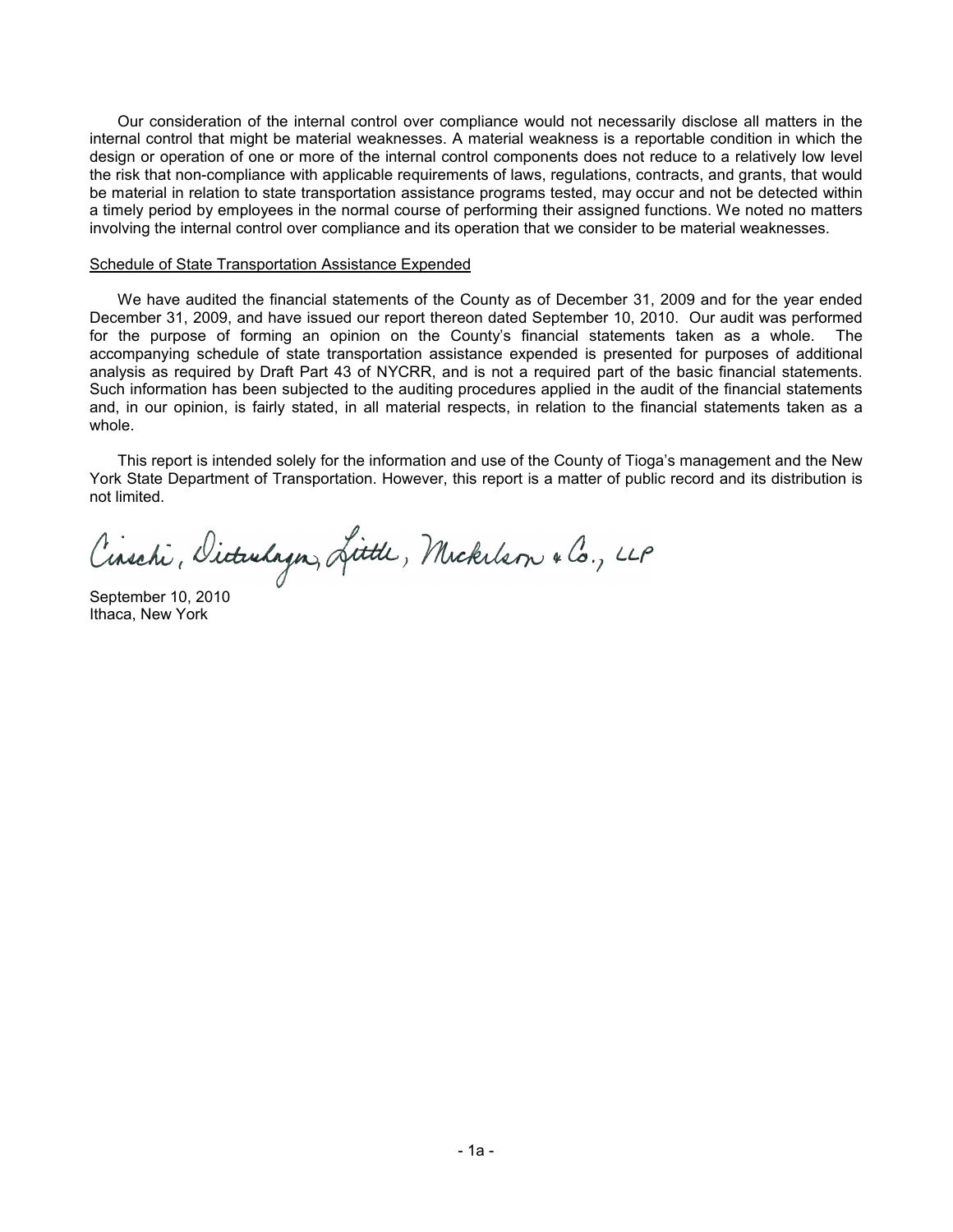## COUNTY OF TIOGA SCHEDULE OF STATE TRANSPORTATION ASSISTANCE EXPENDED FOR THE YEAR ENDED DECEMBER 31, 2009

| Program Title                                                                                | NYSDOT<br>Contract | Ref. Number | Expenditures    |
|----------------------------------------------------------------------------------------------|--------------------|-------------|-----------------|
| Consolidated Local Streets and Highway<br>Improvement Program (CHIPS) - Capital<br>Component | (1)                | (1)         | \$<br>1.026.971 |
| <b>State Transit Operating Assistance</b>                                                    |                    | (1)         | 800,404         |
| <b>Total State Transportation Assistance Expended</b>                                        |                    |             | 1,827,375       |

(1) Denotes unable to obtain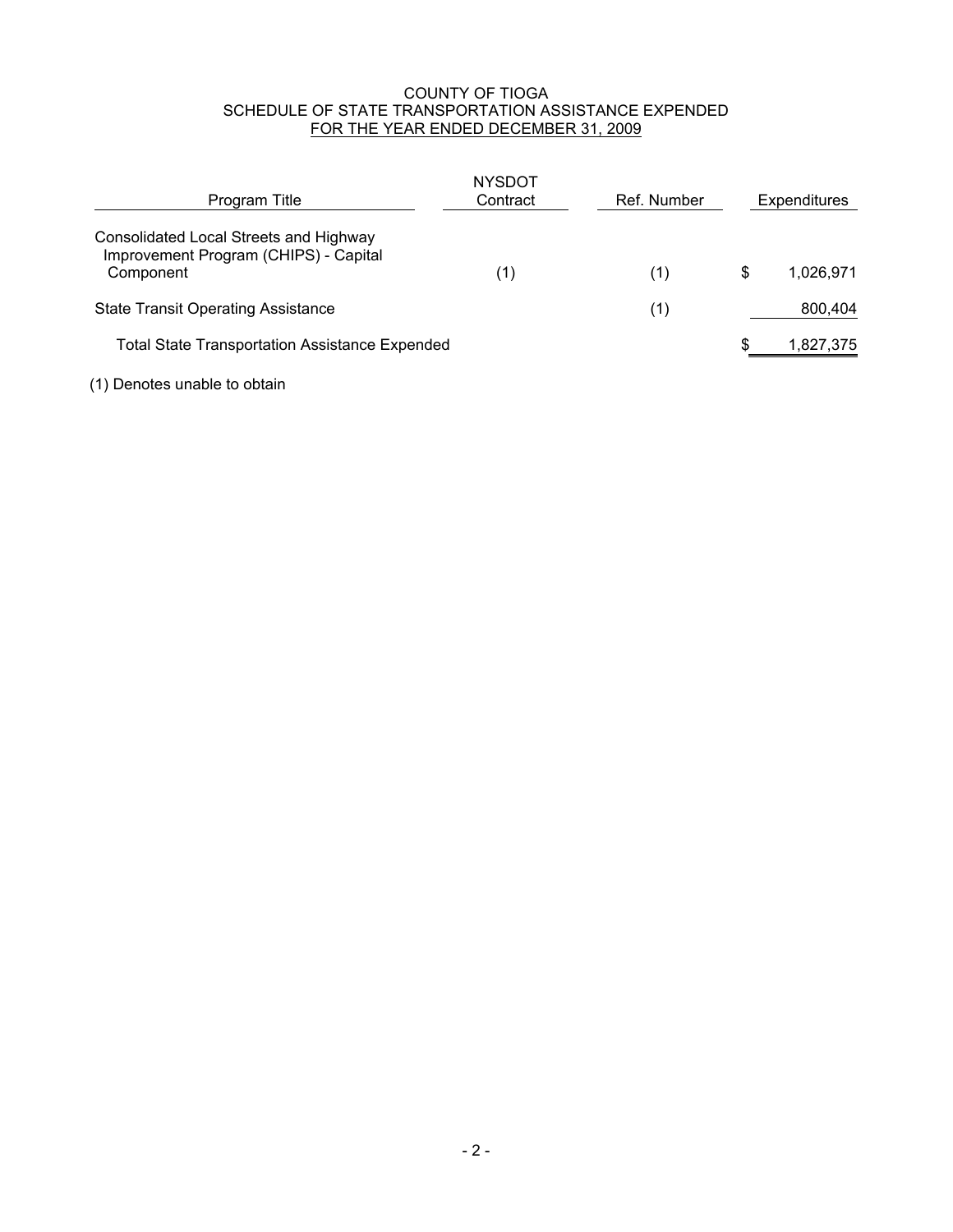### COUNTY OF TIOGA NOTES TO SCHEDULE OF STATE TRANSPORTATION ASSISTANCE EXPENDED DECEMBER 31, 2009

## Note 1 - General

The accompanying Schedule of State Transportation Assistance Expended of the County of Tioga presents the activity of all financial assistance programs provided by the New York State Department of Transportation.

## Note 2 - Basis of Accounting

The accompanying Schedule of State Transportation Expended is presented using the accrual basis of accounting.

## Note 3 - Matching Cost

The costs associated with the federal and local shares of the Marchiselli projects are not included in the reported expenditures.